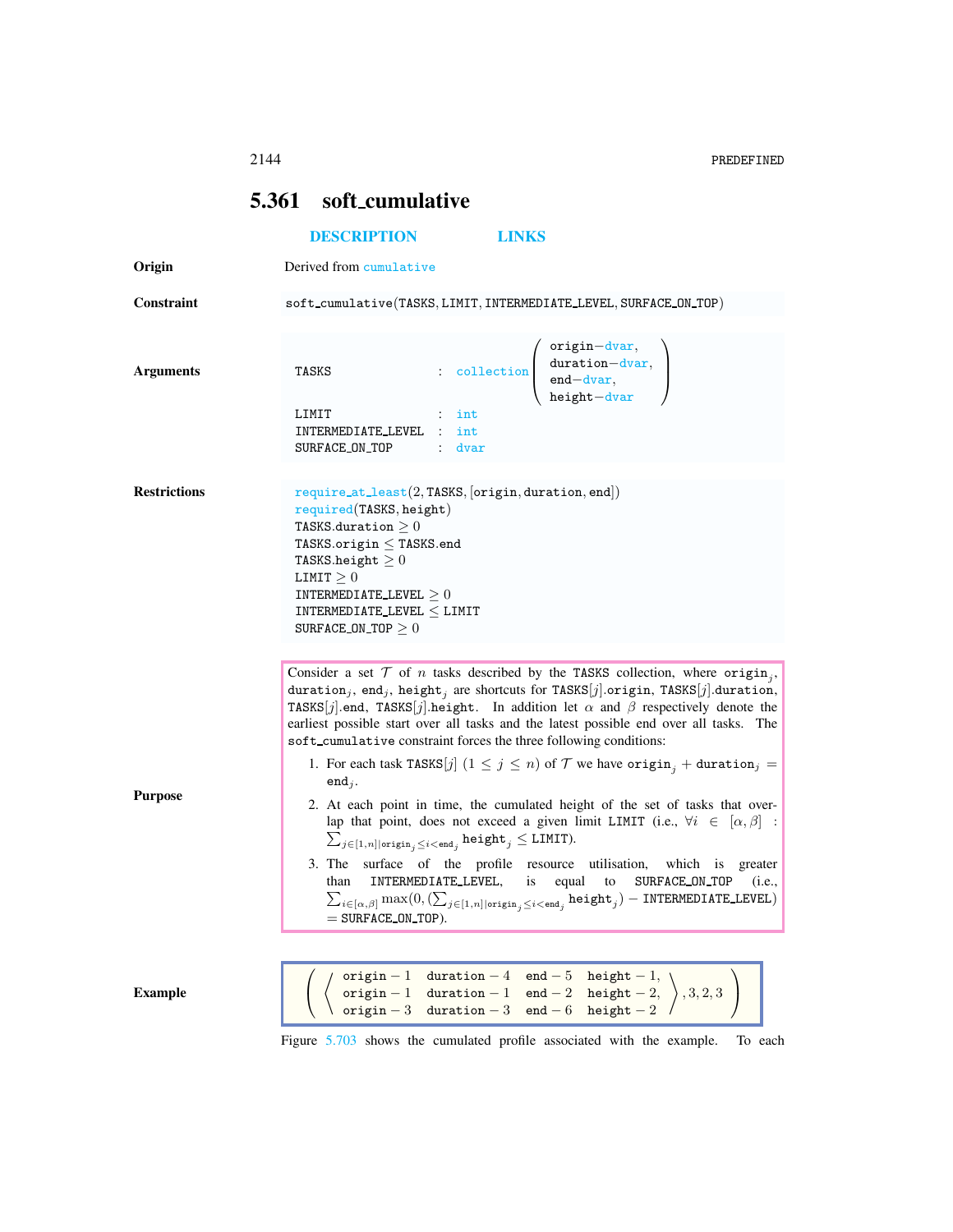task of the cumulative constraint corresponds a set of rectangles coloured with the same colour: the sum of the lengths of the rectangles corresponds to the duration of the task, while the height of the rectangles (i.e., all the rectangles associated with a task have the same height) corresponds to the resource consumption of the task. The soft cumulative constraint holds since:

- 1. For each task we have that its end is equal to the sum of its origin and its duration.
- 2. At each point in time we do not have a cumulated resource consumption strictly greater than the upper limit  $LIMIT = 3$  enforced by the second argument of the soft cumulative constraint.
- 3. The surface of the cumulated profile located on top of the intermediate level INTERMEDIATE\_LEVEL  $= 2$  is equal to SURFACE\_ON\_TOP  $= 3$ .



<span id="page-1-0"></span>Figure 5.703: Resource consumption profile associated with the three tasks of the Example slot, where parts on top of the intermediate level 2 are marked by a cross

| <b>Typical</b>    | TASKS  > 1<br>range(TASKS.origin) > 1<br>range(TASKS.duration) > 1<br>range(TASKS.end) > 1<br>range(TASKS. height) > 1                                                                                                                                                                                                       |  |
|-------------------|------------------------------------------------------------------------------------------------------------------------------------------------------------------------------------------------------------------------------------------------------------------------------------------------------------------------------|--|
|                   | TASKS.duration $>0$<br>TASKS.height $>0$<br>LIMIT < sum(TASKS. height)<br>INTERMEDIATE_LEVEL $>0$<br>$\texttt{INTERMEDIATE\_LEVEL} < \texttt{LIMIT}$<br>SURFACE ON TOP $>0$                                                                                                                                                  |  |
| <b>Symmetries</b> | • Items of TASKS are permutable.<br>• One and the same constant can be added to the origin and end attributes of all<br>items of TASKS.<br>• LIMIT can be increased.                                                                                                                                                         |  |
| <b>Remark</b>     | The soft cumulative constraint was initially introduced in CHIP $[124]$ as a variant of<br>the cumulative constraint. An extension of this constraint where one can restrict the sur-<br>face on top of the intermediate level on different time intervals was first proposed in $[311]$<br>and was generalised in $[118]$ . |  |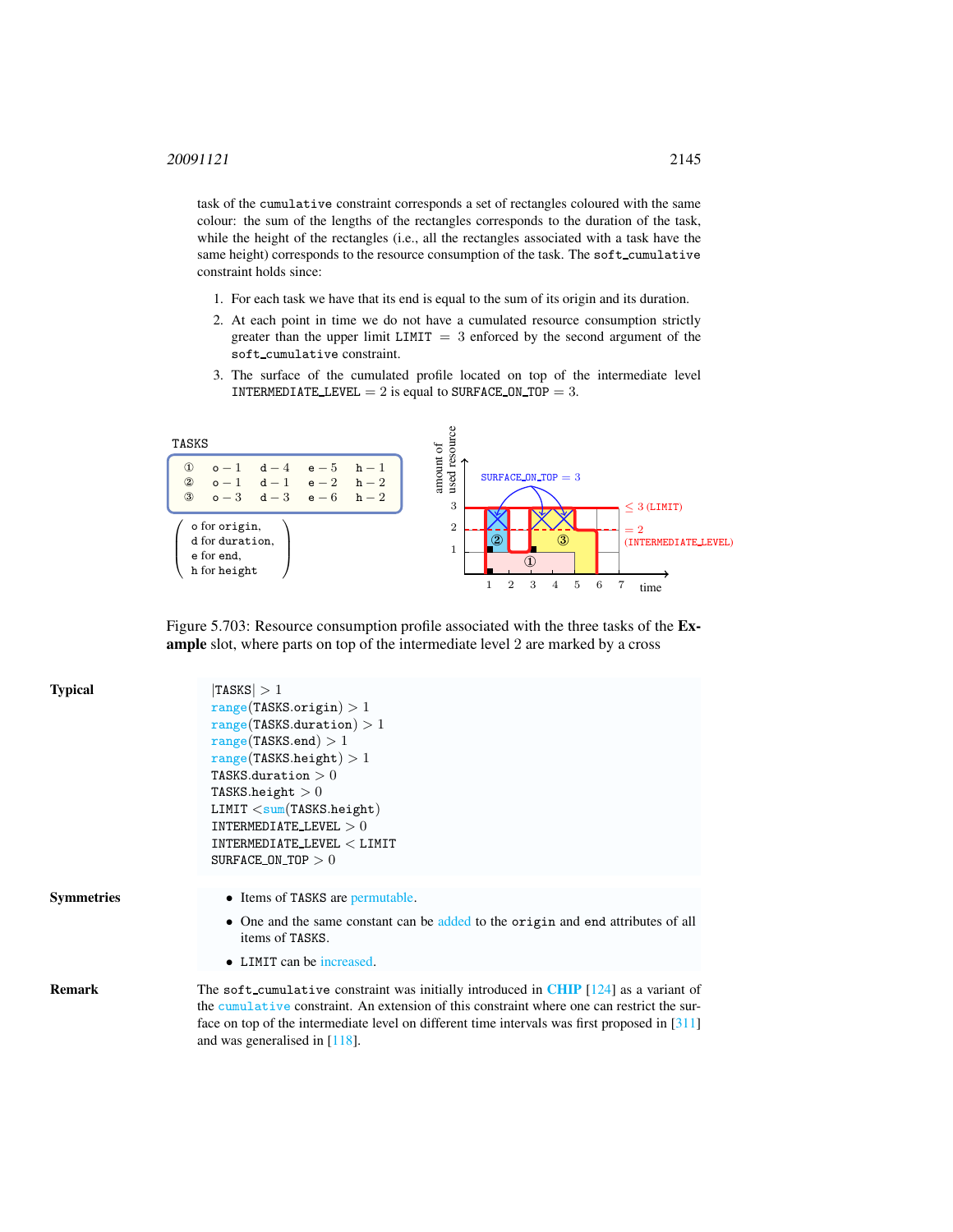<span id="page-2-0"></span>

|          | 2146                      |                                                                                                                         |  | PREDEFINED |  |
|----------|---------------------------|-------------------------------------------------------------------------------------------------------------------------|--|------------|--|
| See also | hard version: cumulative. |                                                                                                                         |  |            |  |
| Kevwords | constraint type:          | predefined constraint, soft constraint, scheduling constraint,<br>resource constraint, temporal constraint, relaxation. |  |            |  |